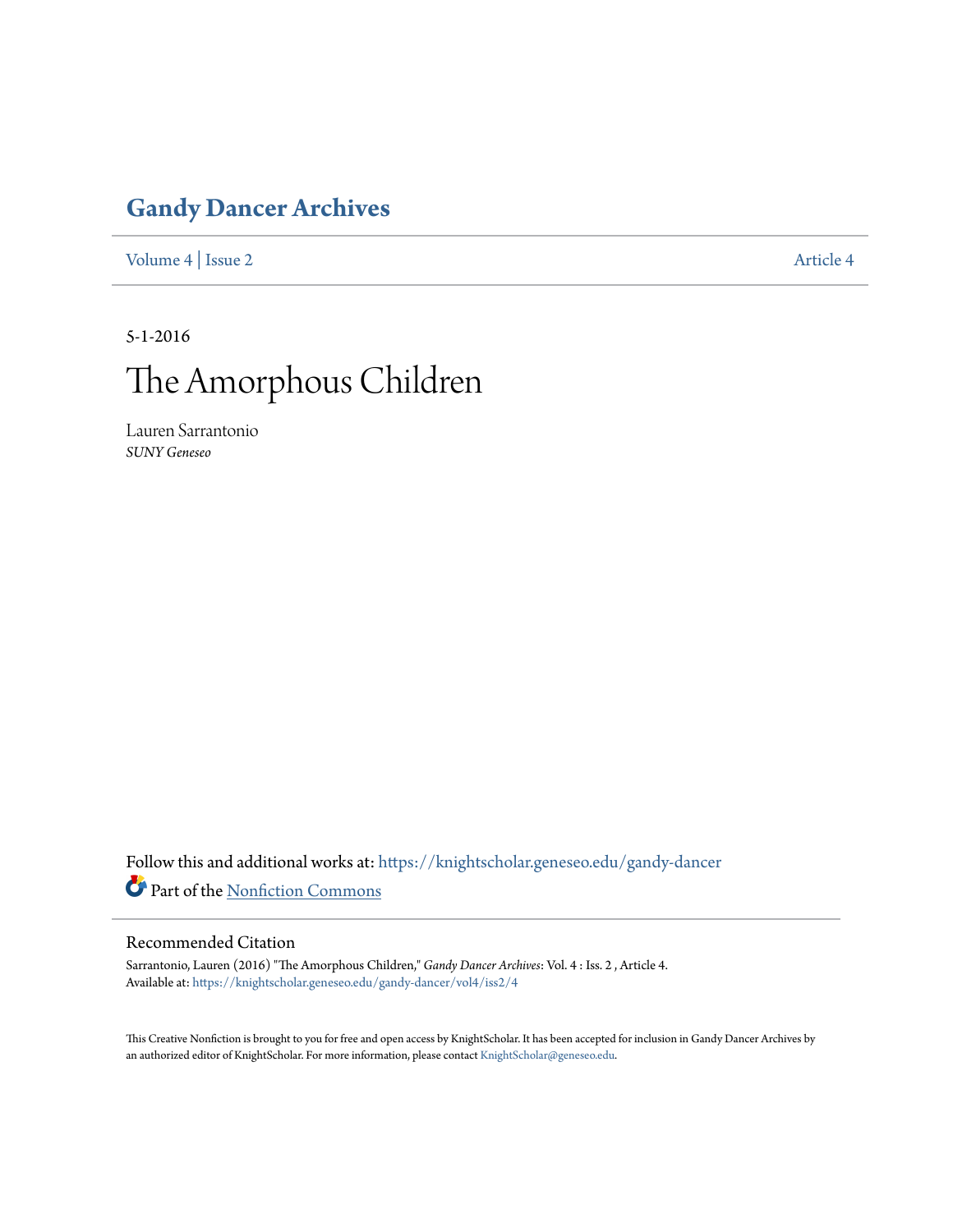# The Amorphous Children

*"For children, childhood is timeless. It is always the present. Everything is in the present tense. Of course, they have memories. Of course, time shifts a little for them and Christmas comes round in the end. But they don't feel it. Today is what they feel, and when they say 'When I grow up,' there is always an edge of disbelief how could they ever be other than what they are?"*

*-Ian McEwan*

I had seen that stare before. There was something familiar in their hysterically deadpan faces—they looked more into me than at me, yet all that was left of them was a primitive two-dimensional image on a canvas. Yes, that was it: the eyes of the middle child in particular, who made direct eye contact—though all eyes were dark and identical—reminded me of the boy I babysit back home.

Professor Toothe tells us that *The Mason Children*, projected onto a tall white wall, was painted by an unknown American artist around 1670. Although the Elizabethan style was stolen from England, and the new homes settlers claimed as their own were stolen as well, this was the beginning of American art. The deliberate documentation of resettlement in America was limner—creepy and primitive. In the oil painting, the only boy wears puffed sleeves; he stands firm and aloof like a true aristocrat, despite his being no more than ten. He is portrayed as if he already has a receding hairline. They really do grow up fast.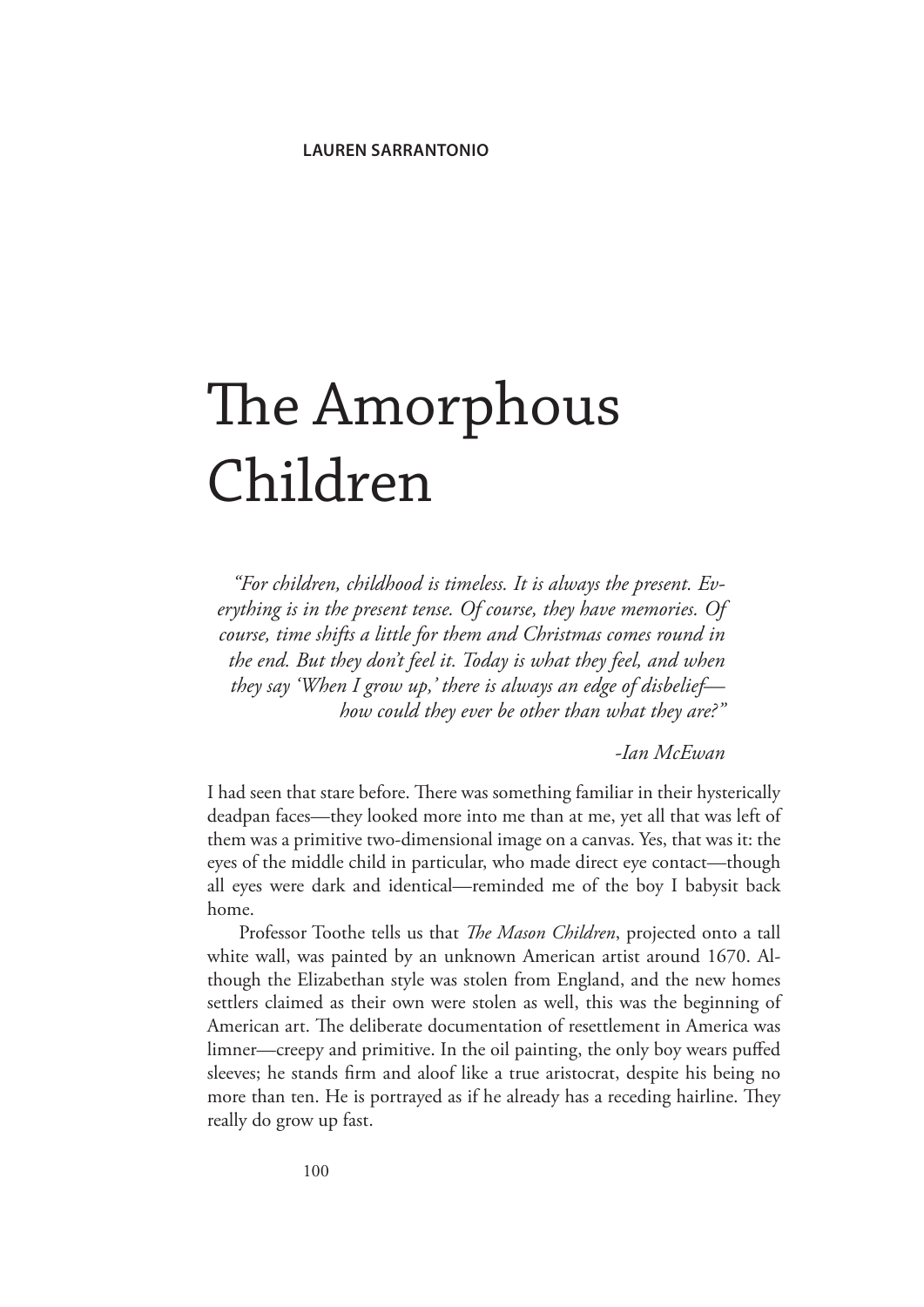The middle child's eyes lock with the viewer's, though her head is turned to her right; she catches your stare with her own. She is placed in the middle of the portrait, as she is the middle child. Her disproportionate fingers balance a yellowing folding fan with rosary beads tucked over her too-thin, pale wrist. The smallest imitates her taller sister's completely conservative lace dress and tied bonnet with a rose in her hand. These children—though battered and aged from hours of work, dressed up and posed like dolls for their living room wall—they were American kids, like me.

These children are just as much American kids as the little ones who stand and pose for pictures today. Perhaps the greatest difference is that twenty-first century children's portraits hang proudly on Facebook walls *and* the living room walls. *The Mason Children* most likely hung solely in the Mason's house, beckoning visitors to see just how put together they were.

Though the Mason children and Ethan are equally American kids, Ethan does not harvest the crops, clean the house, nor slaughter the ducks. He lives in a condensed, highly populated suburban town on Long Island, just as I did at eight years old. He gets on and off the school bus every day and attends public school somewhere in between. What happens outside this window of time is sometimes—as hilarious, ironic, and pathetic as it is—up to me.

Whether he likes it or not, Ethan can not help but look up to me—I'm several feet taller than him. Most times, I am sure he resents this fact. I resent, but also respect, the absurdity that someone half my size could present me with challenges bigger than I could measure.

Over the winter break of my senior year of college, I babysat Ethan for a week and, although I have known the deal since he was four, I was exhausted. I hand the job over to my sister, Nicole, for the next week. Nicole has known the deal with Ethan ever since I first left for college, and she was asked to step in for a bit.

"You wait for him at the corner until the bus comes and then he needs to be watched until his mom is home from work—around six." My sister is more resistant to the job than I, perhaps because she is three years younger than me and she is some steps behind in the virtue of patience. She groans at the news but does not put up a fight. We are hardly ever in town anymore because we are both away at school now, and besides, distance makes the heart grow fonder. Distance certainly made the New England settlers more fond of the English style they left behind, and a difficult child is kind of like a petticoat, is it not? A bit too heavy to carry all the time and unnecessary for basic survival, but people insist.

Nonetheless, Nicole agrees to cover me for the next week. I lay this on her gently, trying not to think about the incident last week when Ethan ran out of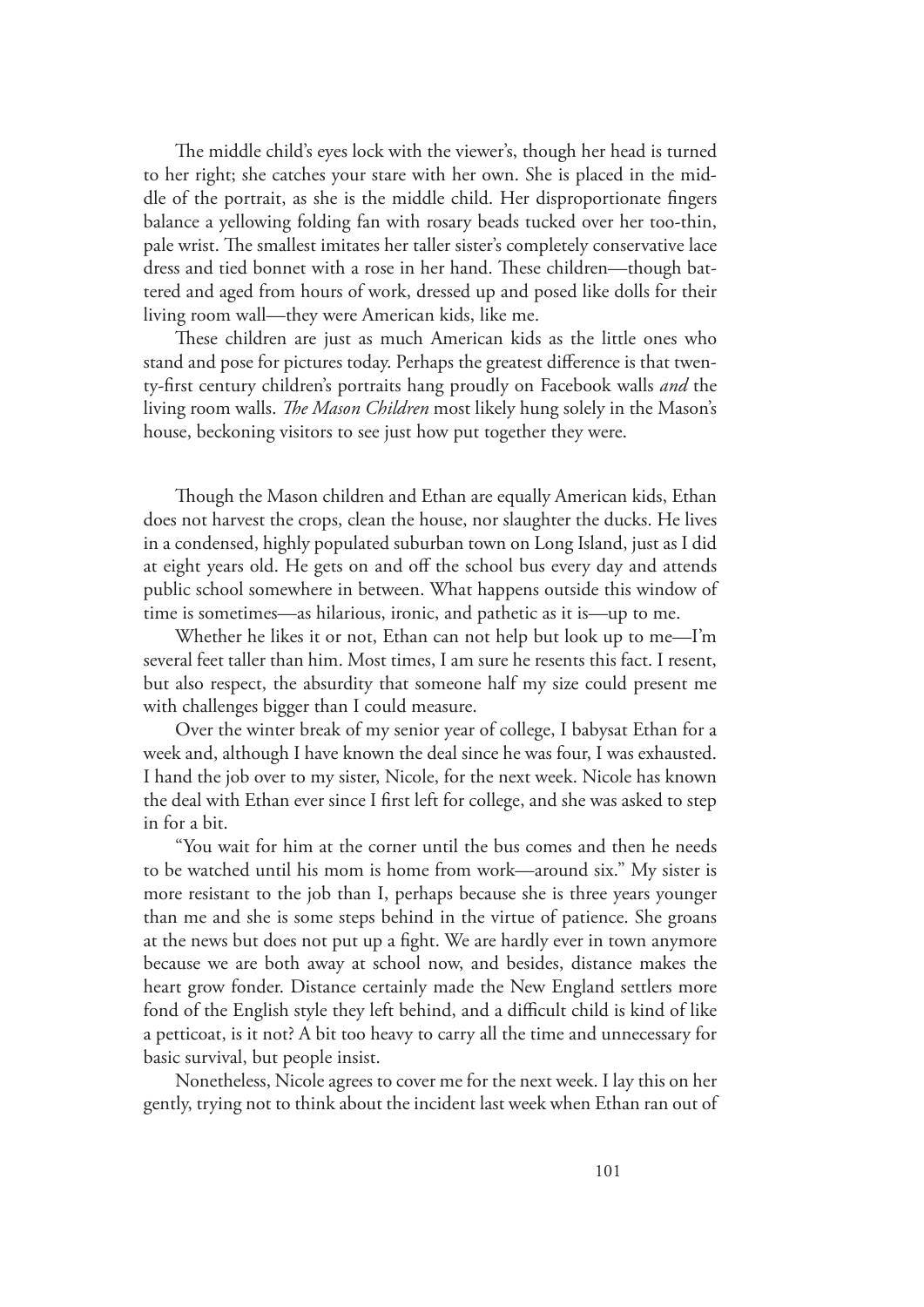the house and disappeared around the block without a coat in biting winter air. This was his reaction to the crumbled remains of his remote-control race car—"You *made* me break it!"

As I trotted to catch up to him, hands numb and nostrils flared in cold pain, my heart pounded in a hybrid of excitement and horror at the thought of him lost. We stood at the edge of some stranger's lawn, bewildered, his face wet from tears and snot, my body the only barrier between him and the road.

"You can't tell my mom. She said the next time I run away she'd call the cops. Now she's going to yell at me." He scoffed at me as though I were at fault, his sobbing speech barely intelligible. I assured him that we could start fresh if he agreed to walk back home with me. Interaction with Ethan in this state is a ticking time bomb, and one must move quickly before destruction. He fiddled with the stranger's short wooden fence and a picket collapsed. I raised an eyebrow and held back a smirk. The age-old question resurfaced in me: As a leader, would you rather be feared or loved? While I witnessed this stranger's fence get broken by the boy I had to chase down the street, I remembered why being feared is sometimes a leader's greatest desire. Suddenly, he was in a great rush to get home.

 The catch is: Ethan likes me. At least, I think he does. I am the only babysitter that has stuck around. I am unsure if this says more about my backbone or my resilience, but I cannot count how many babysitters Ethan has sent into self-doubt, reconsidering their public claims of, "I love kids!" at family parties. Maybe I could throw it on my resume:

skills include: leadership, patience, stoicism

babysat a child with a 1% babysitter retention rate

One summer, I needed a lot of coverage, so I encouraged a longtime friend to step in for me. Now, whenever I mention Ethan to her, she retells her traumatic experience:

"He tried to stab me with the back of an earring."

"He peed on the kitchen floor, then threw my bag into his proud puddle."

"He tried to knock me out with a lacrosse stick."

I do not doubt any of these occurrences. One summer, "bad days" such as these moved me closer and closer to quit on his mother. "Bad days" were what we called it. I would pick him up from day camp with a skillfully concealed hesitance. His helpless, teenaged counselor often pulled her face muscles back in regret: "Ethan had a…bad day today." Although I was only a couple years older than that camp counselor, I felt the distance in our ages. Just a few years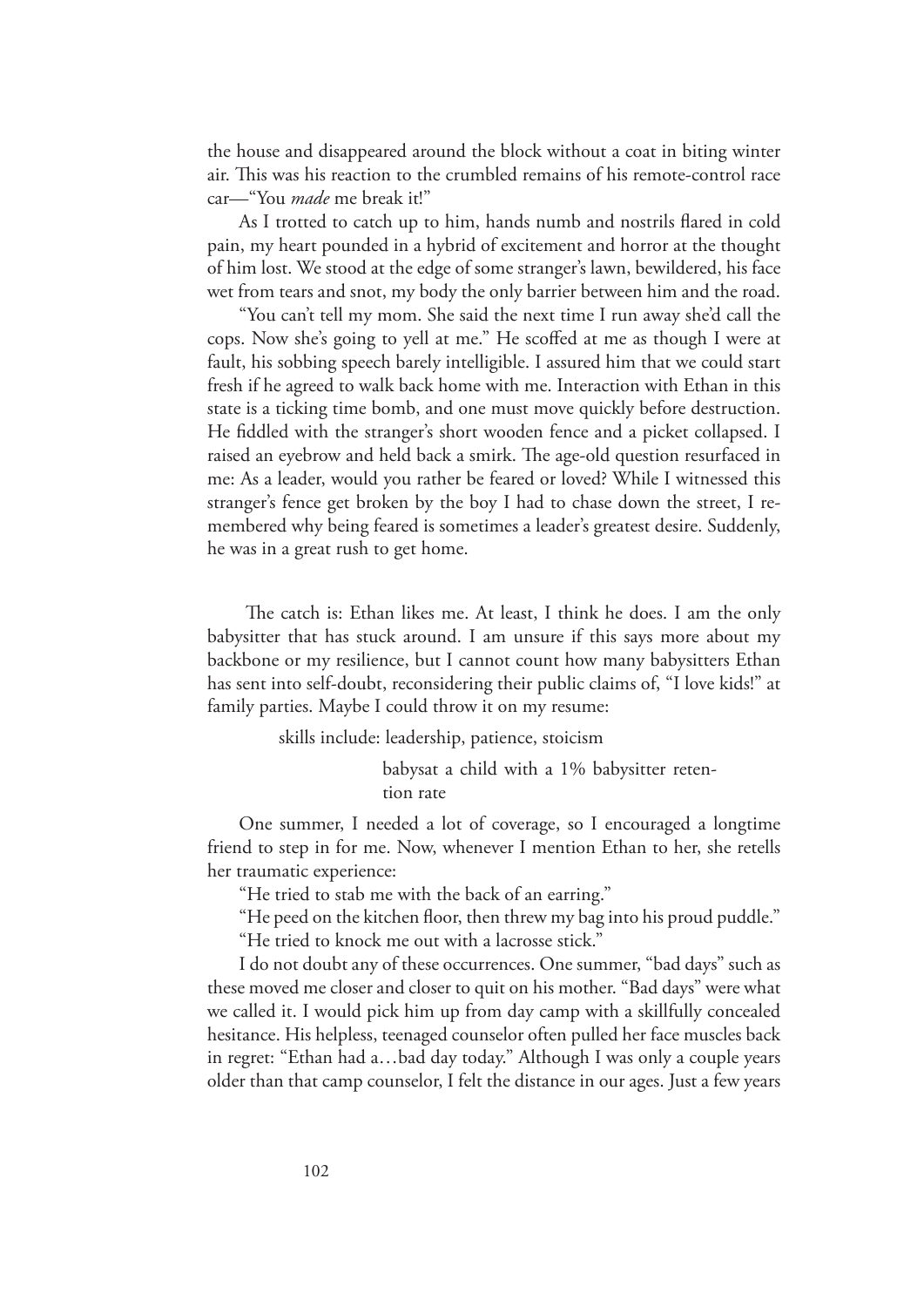ago I would have stuck him in timeout, called for backup, and tattle-taled, too.

But what Ethan needed, I learned as I became more conscious of the situation, was engagement, purpose, validation—just as any human. He still had pacifiers scattered all over the house until he was five years old. Some were deliberately hidden from his mother, suspended between walls and bed frames, wrapped in dust bunnies. He learned how to rinse them himself under a running faucet. I imagine him as he would pretend to sleep while his mother turned off all the lights and descended to her bedroom for the night. He must have leapt from his covers and scurried to the bathroom sink to get his binky fix.

The day I finally gathered the silicone pacifiers together and placed them on the dining room table, I snapped a picture of what must have been upwards of fifteen multicolored binkies. I concluded: letting go is a collective human struggle.

In the wake of the binky incident, I think of the evolution of childhood, the invention of the teenager, and how not only kids, but also their parents do not want their children to grow up. Perhaps because it is a reminder of our own mortality. Never mind the fact that the Western world no longer thrives on the labor of its own children to accommodate life's demands. Children today, unlike the Masons, have more time to be kids, prolonging the thrust into adulthood that brings entirely new struggles.

Childhood has certainly morphed and, quite literally, expanded since the beginning of America. The word *kid*—slang for *child*—sprouted into existence less than a century before *The Mason Children*. Nonetheless, the use of the word suggested more of a skillful young thief or pugilist, if not a baby goat, according to the Online Etymology Dictionary. Skip over a century, and *kid* meant more of what a modern-day American would think: a tiny version of someone who does not yet know they are a tiny version.

If this is the linguistic history of children, perhaps it is a perfect reflection of how we see youth. A kid is something like a pugilist—ruthless and lively—and maybe most of all, a thief, who takes more from you than you could imagine.

I do not know much about child psychology aside from my own intuition. What I do know is that while I was watching this *kid*, Ethan, fight through his childhood, I came to the immediate and painful realization that I was shedding mine.

 Jessica, Ethan's mother, divorced his father around the time that I started working for them. In this self-fulfilling prophecy, I quickly felt as though I became his father. I played catch with him across the living room. We prac-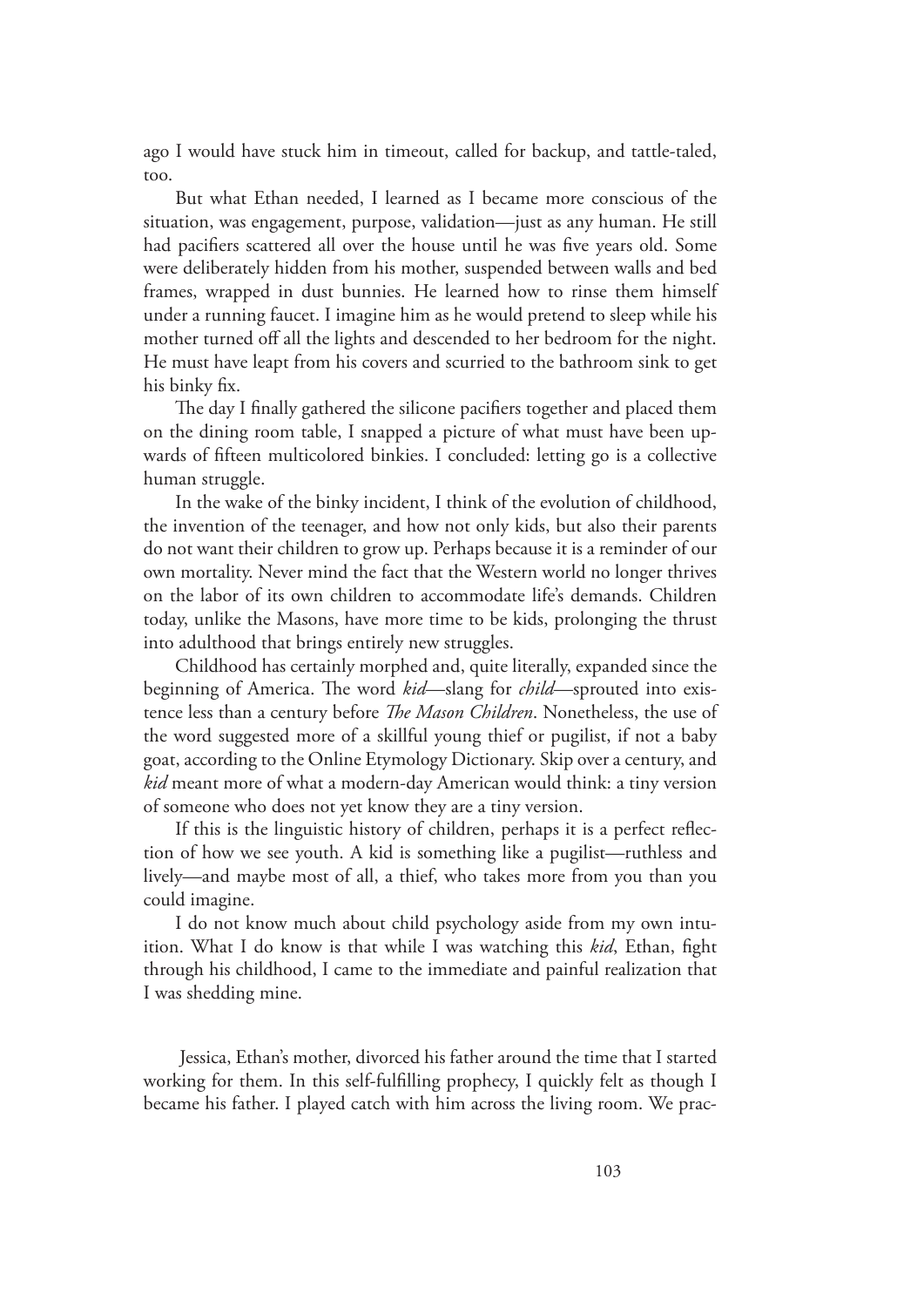ticed soccer with the garage door as our net, even though scuff marks appeared if you kicked too hard. He imitated me popping wheelies on bicycles, and I'd put up with smelly sneaker feet afterward because, like a true American father, I was unsure how laundry procedures worked.

When Ethan's father visited on weekends, I had to tell him where Ethan's favorite snacks were hidden and which super power he preferred that week. On more than one occasion, we were down the rabbit hole of imagination in which a stuffed animal, a great white shark, lunged ruthlessly at my hand posed as a smaller fish. Ethan longs to believe he is a great white shark, charged with ferocity, but really, he is a boy with an innocent imagination that pulls me in.

Ethan's father would arrive through the doorway wearing heavy work boots. He didn't say hello right away—his noisy keys and cigarette smoke spoke for him. I wonder still whether he was waiting for a hello or wanted to listen in on the sounds of his son lost at sea. Or maybe he wanted to revel in the quiet before it was his turn.

Despite the deliberate sounds of Ethan's father entering and my shift ending, Ethan placed more focus on his stuffed animals. He became intent on our game like a surgeon at work and refused to acknowledge that our time together was over for the day. I ritualistically placed my hand on his head another reminder that I was in fact taller than him—and promised, "I'll see you tomorrow, okay?" Promises made aloud to him solidified my intentions to not give up.

Babysitting Ethan became much more than sitting around a house waiting for a parent to return, since his Attention Deficit Hyperactive Disorder makes that virtually impossible—it became a series of small victories.

We often played with his handheld toy dinosaurs; he enacted a family where the child dragon was orphaned. The first time he did this I realized where I was: not only in the middle of a cluttered, boy's bedroom, but deeply embedded in the life of a kid who wanted somebody to look up to. Usually, when he looked up, there was either a ceiling fan or me.

Ethan's life and mine unveil teenhood, unlike the Mason children. With my teenhood tucked in the pocket of my not-so-distant memory, Ethan's awaits. The concept of the teenager sprouted into existence in only the twentieth century. The term itself was unheard of until the 1920s, which is when the so-called teenage mindset began to unfold. As a matter of fact, what parted the red sea to teenhood were school bus doors.

> Automobile technology led directly to the other major factor that fostered a teenage culture: the consolidated high school. Buses could now transport students farther from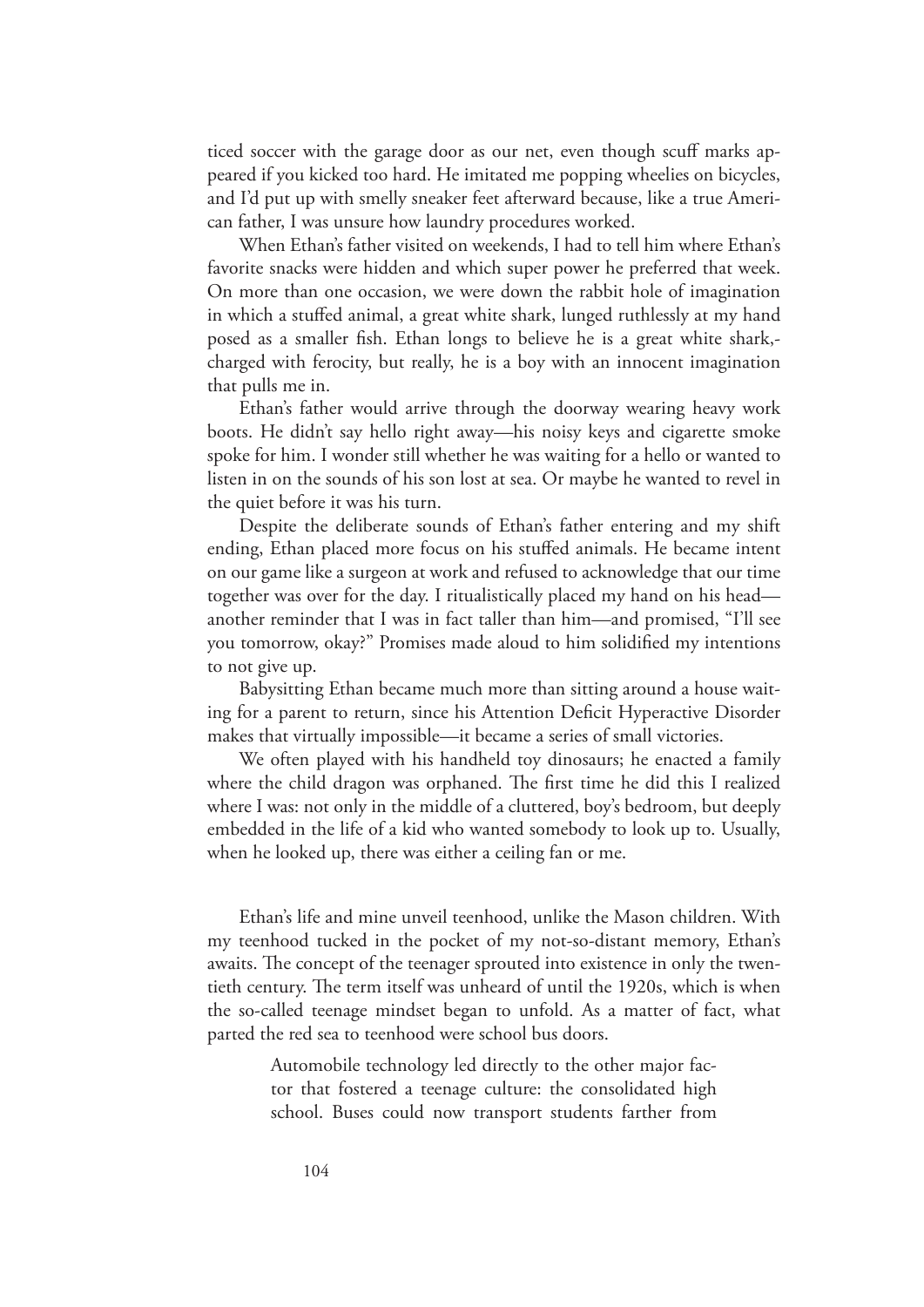their homes, leading to the decline of the one-room schoolhouse. Furthermore, Americans were realizing the potential of a longer education, and states were adding more years to their compulsory schooling laws. As a result, a larger number of teenagers were thrown into a common space than ever before. ("The Invention of the Teenager")

In hindsight, I offer a silent nod of gratitude to dead automobile engineers. At this rate, I'd be married to my closest neighbor with children by now, but instead, the modern teenage babysitter gets an introductory peek into parenthood, with breaks to earn an education in between.

As a child, a friend and I had our own unique adaptation of a game we called "teenagers." Our mothers were friends and, whenever they would bring us along for a day at the beach or an afternoon out to lunch, we would declare ourselves ten years older than we truly were. We walked ten steps ahead of our mothers and younger sisters, pretended to be at the park all on our own; the hot sun never a second thought, so long as we maintained the illusion of our flawless and free teen selves. We would place tiny sunglasses over our eyes and rest our hands on our hips with an attitude that we must have learned from older cousins.

Looking back, I realize that playing "teenagers" was not so different from *The Mason Children* overdressed like their full-grown parents—aside from the fact that the Masons probably had no say in wearing bonnets and lace collars. My tiny friend and I were the lucky ones. Teenhood meant that we could linger in the wonder and newness still spilling over from childhood, yet we could also have the freedom to do as we please. To walk without holding our mother's hands.

I noticed that Ethan plays the same game. When we discussed the preface for games he'd often announce, "I'll be *fourteen*. Okay? And you'll be thirteen." He looked at me as though he had just derived a genius plan, as if being fourteen years old is the climax of the human experience. Not to mention the undeniable power dynamic of deeming me a whole year younger than him in his imaginary world. My natural reaction would be to roll my eyes at the naiveté, but then I remembered my mentality as an eight-year-old: being a teenager meant you could *think* you are grown up, even though you don't *have* to be.

This is what, I suppose, I put my faith in as I anticipate adulthood. I have incubated comfortably in the in-between for the last few years; an adult in the lukewarm bathwater of my teenhood. But Ethan is almost tall enough to sit in the passenger seat of a car and I now own my very own pair of pointytoed boots, a grownups-only piece of wardrobe through my younger eyes. We must let go in order to reach the next best, fitting thing.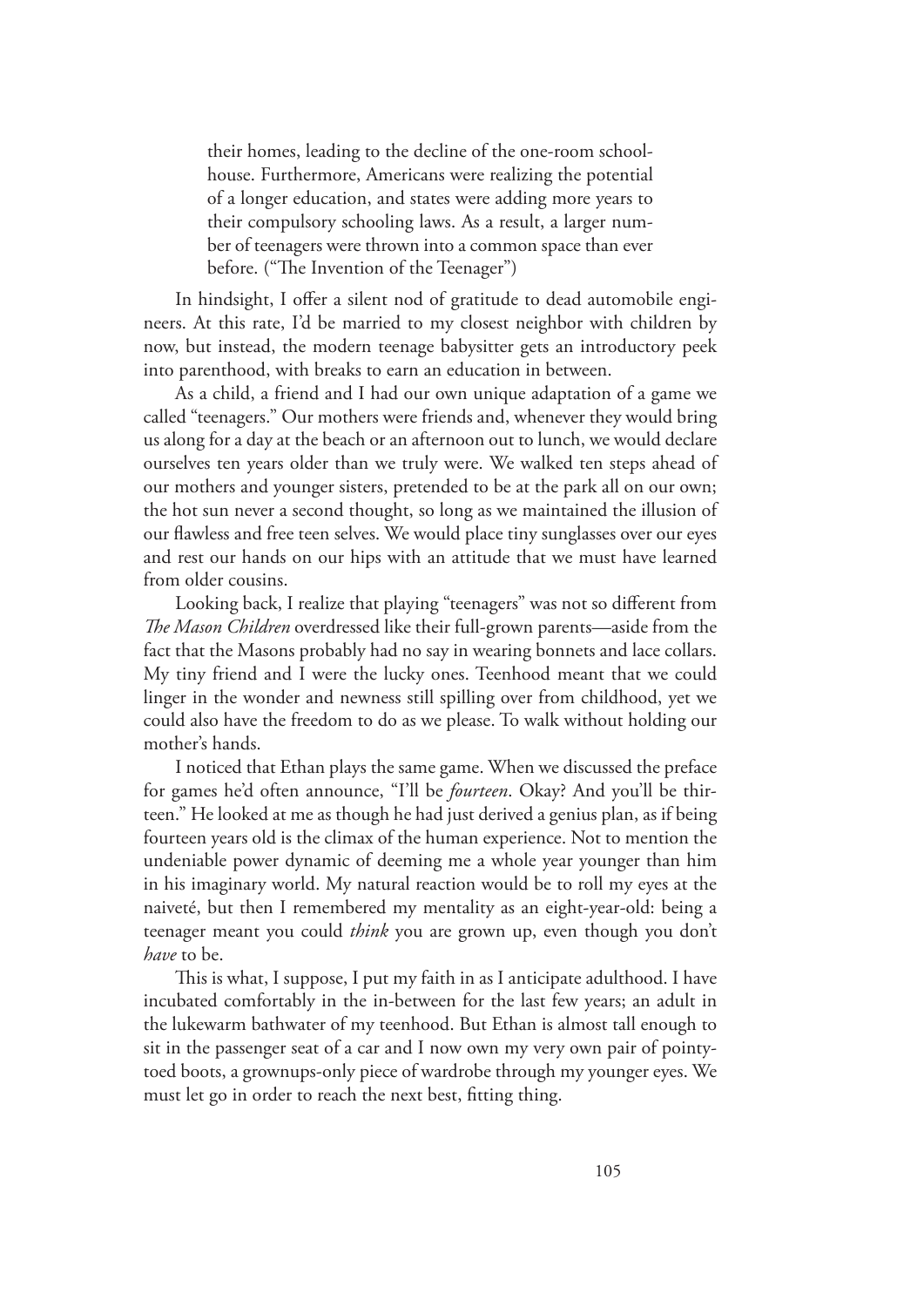No doubt there are more connections between Ethan and *The Mason Children* than we can imagine, despite the changes to the meaning of "childhood" over the last three hundred years in America. Their flat faces decorate portraits that Americans habitually hang on physical and virtual walls. Perhaps all the children have knocked on wood three times to counteract an unwanted statement from coming into action. It is possible that while Ethan rushed to wash his pacifier before a nightlong snooze, 343 years in the past, the son of the Mason family snuck out into the dark regardless of his father's commands. Yet, *The Mason Children* stand forever frozen to us; it is Ethan's turn to grow into a person. He moves and changes, and so do I. There was once a time for the Masons to move and change, but now they are oil paint on a canvas.

What it means to be a child has changed, and what it means to be a mother has, too. As a babysitter, I am a passive witness of the daily churn for single mothers in 2016. To wake a child from sleep means not seeing him for another thirteen hours that day, to return through an unlocked door after sundown with countless grocery bags hanging like anchors from the fists domesticated but worldly.

I played a part in this churning of the modern child and I wonder what Ethan will recall of his mostly consistent babysitter—the one who continued to listen to his impulsive outbursts despite hearing his mother pull the Audi A6 into the driveway, despite the itch to go home for the night and live out my own youth. I wonder if I will appear in his mind when he is ripped into the realization that he, too, will lose his childhood.

Then again, "loss" is not quite the word for talk of our childhoods. I have found that it is fluid, still with me like a guardian. Childlike perception returns to me when I engage with one who is in the midst of it. Ethan, despite being a child of divorce who lives a much different homelife than I did at his age, inevitably follows an evolved routine from *The Mason Children*. In all his premature rage and uncontained excitement, he showed me what it is to be a child, and, to some degree, what it is to have one.

Childhood is amorphous. Teenhood, after all, was invented. It comes and goes in all its institutionalized structure and finite angst. But childhood is a benevolent thing that follows me. I see it in the resistance in the tiny faces of *The Mason Children*, their anonymous portrait painter forcing them to stand still for hours. I feel childhood whenever I learn something totally new like the sleep pattern of sharks. I felt it when I watched Ethan pop a wheelie for the first time and in the widening of my eyes. I offer a silent nod of gratitude to childhood when it resurfaces and invite it along as a guest to whatever comes next.